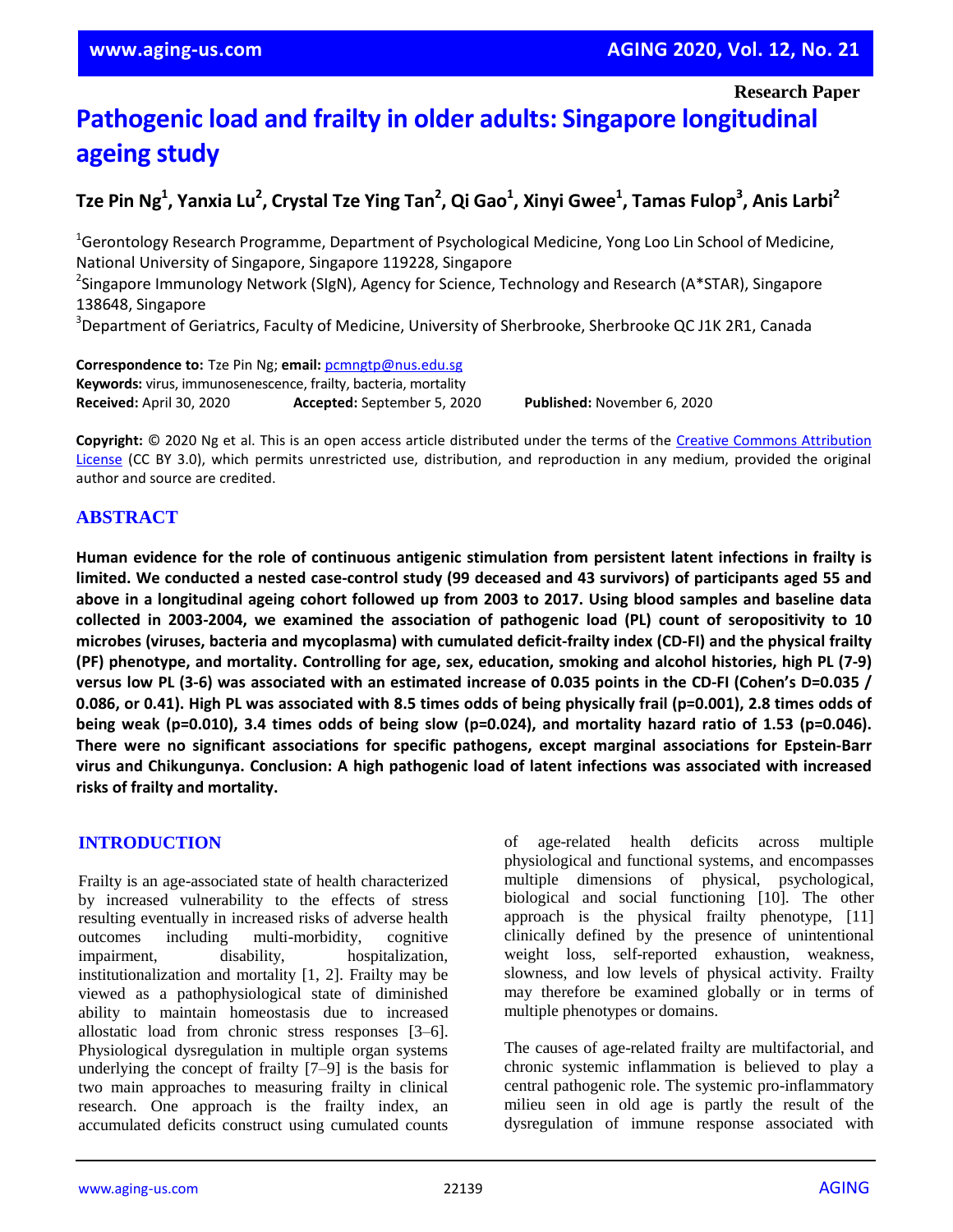ageing ("immunosenescence") involving both innate and (more extensively studied) adaptive immunity, suggesting the erosion of immune surveillance over time [12]. This is phenotypically characterized by the accumulated number and proportion of late-stage differentiated T cells, especially CD8+T cells. T cells may be driven to late differentiation and/or exhaustion by the continuous antigen stimulation from persistent latent infections from microbial agents. Persistent and latent infections which are highly prevalent worldwide include those caused by Herpesvirus such as herpes simplex viruses 1 and 2 (HSV-1 and HSV-2) and varicella-zoster virus (VZV); cytomegalovirus (CMV), Epstein-Barr virus (EBV), and other viruses such as hepatitis B virus (HBV), human papilloma virus (HPV), human immunodeficiency virus (HIV), as well as other microbes such as helicobacter pylori and mycoplasma pneumoniae.

Evidence for the role of continuous antigenic stimulation from persistent and latent infections in human frailty is limited. HIV patients show characteristic surface markers and functionality profiles on CD4+ or CD8+ T cells known to drive premature immunosenescence [13, 14]. High levels of CD8+ and low levels of CD4+ T-cells contributing to proinflammatory cytokine increase is reported to predict frailty in older adults [15] CMV infection is the most well studied viral factor driving the differentiation of the CD8+ T cells towards immunosenescence (Fulop et al, 2013), but human studies that examined the association between persistent CMV infection and clinical outcomes have produced contradictory results. Some studies have shown that CMV was associated with prevalent frailty, [16–18] functional and cognitive impairment, [19–21] and all-cause and cardiovascular disease mortality [22–24] but other studies have not supported these findings [15–28]. A recent systematic review and meta-analysis of six studies [16–18, 26, 27, 29] analysing the association between CMV, EBV, VZV, and HSV seropositivity and frailty in older people found an association between CMV infection and frailty only in older persons aged 60–79 years, but not in the oldest-old subjects. No association was found between EBV, VZV, and HSV infections and frailty [30].

So far, studies have selectively investigated less than a handful of individual viruses singly for their individual associations with frailty and related outcomes, and no studies have considered latent infections by bacterial or other pathogens. In this study, we assessed latent infection by ten viral, bacterial and mycoplasma agents (Cytomegalovirus, Herpes simplex 1, Herpes simplex 2, Varicella-zoster virus, Epstein-Barr virus, Respiratory syncytial virus, Chikungunya, Dengue, H. Pylori, and Mycoplasma pneumonia). As equivocal results in previous studies of single infections may be due to confounding by other pathogenic infections and the modifying effect of age, we investigated the association of a pathogenic load of multiple latent infections on measures of prevalent frailty and mortality in a study sample of young-old and old adults.

#### **RESULTS**

The mean age of the study participants was 72.7 years (range:  $57-92$ ). The mean PL count was  $6.1$  (SD=1.2), individually ranging from 3 to 9. The most common pathogens (CMV, H. Pylori, EBV, M. Pneumoniae, and HSV-1) were prevalent in 80 to 99% of the participants, while other pathogens were prevalent in less than 65% of the participants, with the least prevalent pathogen being Chikungunya virus (4.2%). Figure 1.

The mean CD-FI scores was 0.26 (SD=0.086, range: 0.09 to 0.49); 54.2% were pre-frail (1-2 components), and 14.1% were frail (3-5 components). Participants with high PL (7-9) were significantly older, and tended to show more smoking histories, to live alone, have greater number of chronic diseases, and higher CRP levels, although the differences were not statistically significant at  $p<0.05$ . Table 1. However, they showed significantly greater mean scores on the CD-FI  $(p=0.001$  and  $p=0.002$ ), compared to those with lower PL. A quarter (24.6%) of those with high PL were physically frail (PP-FI score of 3-5), significantly more than their low PL counterparts  $(6.2\% , p=0.001)$ . They were significantly more likely to be weak (57.4%) compared to the low PL counterparts (29.6%, p=0.001), and to be slow (23.0%) compared to their counterparts  $(8.6\%)$ , p=0.017. Otherwise, there were no significant differences for exhaustion, inactivity or shrinking.

The estimated effect sizes of association of high PL with these frailty measures are shown in Table 2. Controlling for the confounding influences of sex, age, education, smoking and alcohol history, these associations were attenuated but remained statistically significant. A high PL was associated with an estimated increase of 0.035 points in the CD-FI (Cohen's D=0.035 / 0.086, or 0.41). A high PL was associated with 8.5 times odds of being physically frail  $(p=0.001)$ , 2.8 times odds of being weak (p=0.010); and 3.4 times odds of being slow (p=0.024). The mortality hazard ratio associated with a high PL, controlling for age, sex, education, smoking and alcohol histories, was 1.53 (95% CI, 1.01-2.1). See Figure 2.

In additional analyses, we explored the association of latent infection by specific pathogens with frailty. We found no significant associations for all except marginal associations for EBV and Chikungunya. In preliminary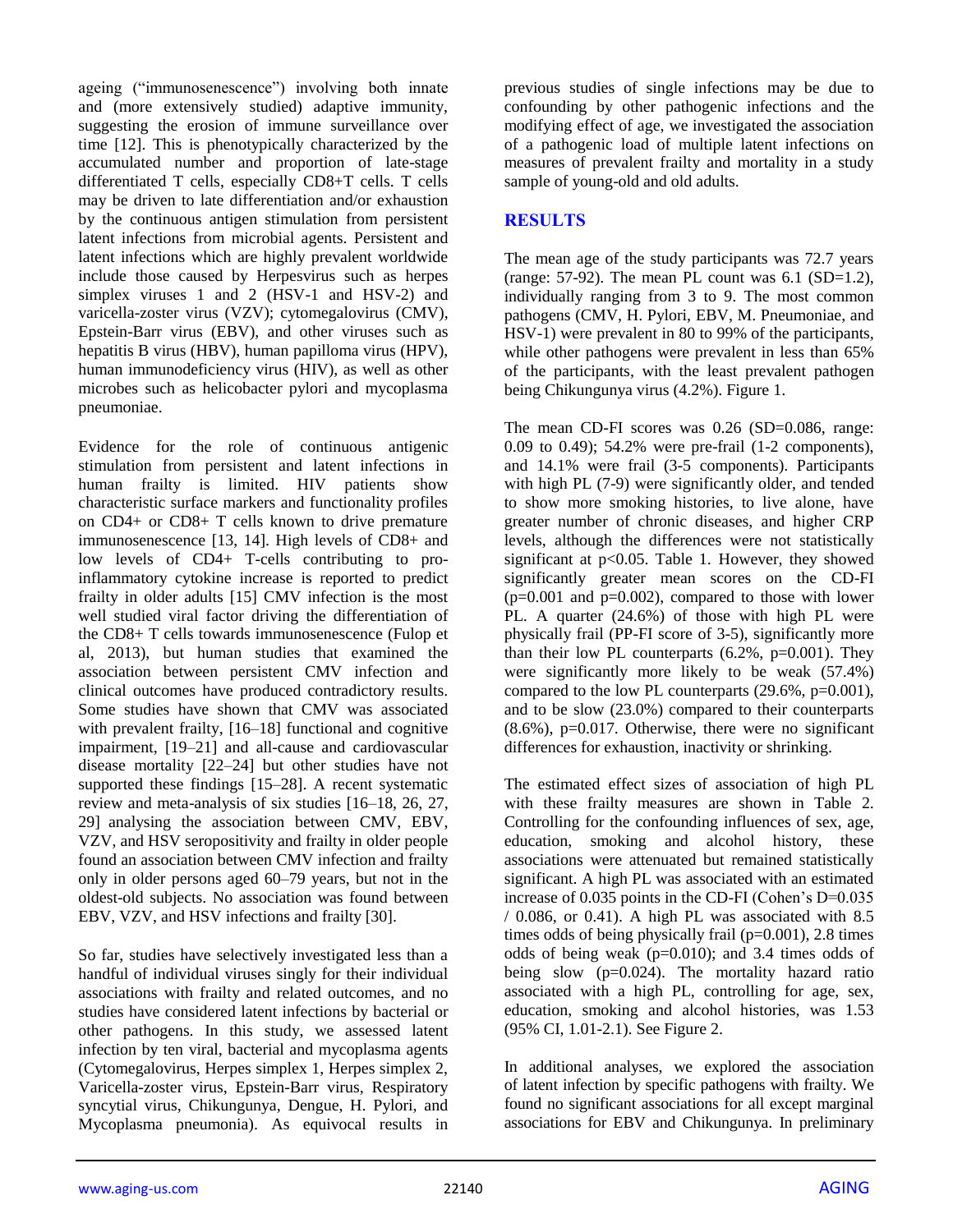analyses of variance, EBV seropositivity was significantly associated with PP-FI (mean  $\pm$  SD of 1.27  $\pm$ SD 1.16 versus  $0.62 \pm 0.77$ , p=0.012), but the association was not significant (p=0.095) when controlled for confounding variables. Chikungunya seropositivity was associated with CD-FI (mean  $\pm$  SD, 0.329  $\pm$  0.108 versus  $0.257 \pm 0.084$ , p=0.014, but the association was not significant (p=0.053) when controlled for confounding variables. We also compared participants with high anti-CMV IgG titers in the top tertile range versus those with low titers, and observed no difference in CD-FI  $(0.256 \pm SD\ 0.083 \text{ vs } 0.266 \pm SD\ 0.092, \text{ p=0.546}).$ 

#### **DISCUSSION**

To our knowledge, this is the first study that links a high pathogenic load of latent infections to an increased risk of frailty and mortality. Thus far, only a handful of studies have investigated a link with frailty for latent infection by a few individual pathogens of interest, namely CMV, EBV, VZV and HSV, and in single order  $[16–18, 26, 27, 29]$ . We found notably in this study population sample that virtually all but 2 participants were tested positive on CMV serology, and neither CMV seropositivity nor high antibody titers was associated with frailty. Hence for latent infection by pathogens like CMV, H. Pylori, EBV, M. Pneumoniae, and HSV-1 that are ubiquitous in most populations including ours, it will be exceptional for studies to detect a significant link with frailty. The same may apply for rare infections by pathogens such as Chikungunya in this population, unless the study has

a very large sample size. In this study we took a different line of inquiry away from the traditional approach of establishing unique associations with frailty for specific pathogenic infection on its own. Instead we hypothesized that multiple latent infections by a variety of pathogens each with varying small effects may contribute collectively to a large effect on frailty and mortality when present in the same individual.

By the nature of latent infection, the potential reactivation of pathogens is kept in check by constant immune surveillance, and wherewith, the induced responses of virus-specific CD8+T cells can be detected long after the virus is controlled [37]. In HIV disease where a basal viral load is constantly present, or CMV infection which intermittently reactivates during the lifetime, constant or repeated viral replication and antigenic stimulation have been shown to cause an antigen-dependent clonal expansion of the memory T cells resembling immunosenescence. Most CMVspecific CD8+ T cells are of TEMRA phenotype with decreased CD28, CD27, CCR7, CD62L and increased CD57 and re-expressed CD45RA surface markers, and are largely pro-inflammatory producing a large amount of IL-6, TNFa, and IL-1b [38]. We have previously reported an association between physical frailty and markers of T cell senescence [32] and herewith we provide evidence for immunological history linking this previous observation. The clinically latent or asymptomatic viral disease under viral load control is thus characterized by a persistent systemic



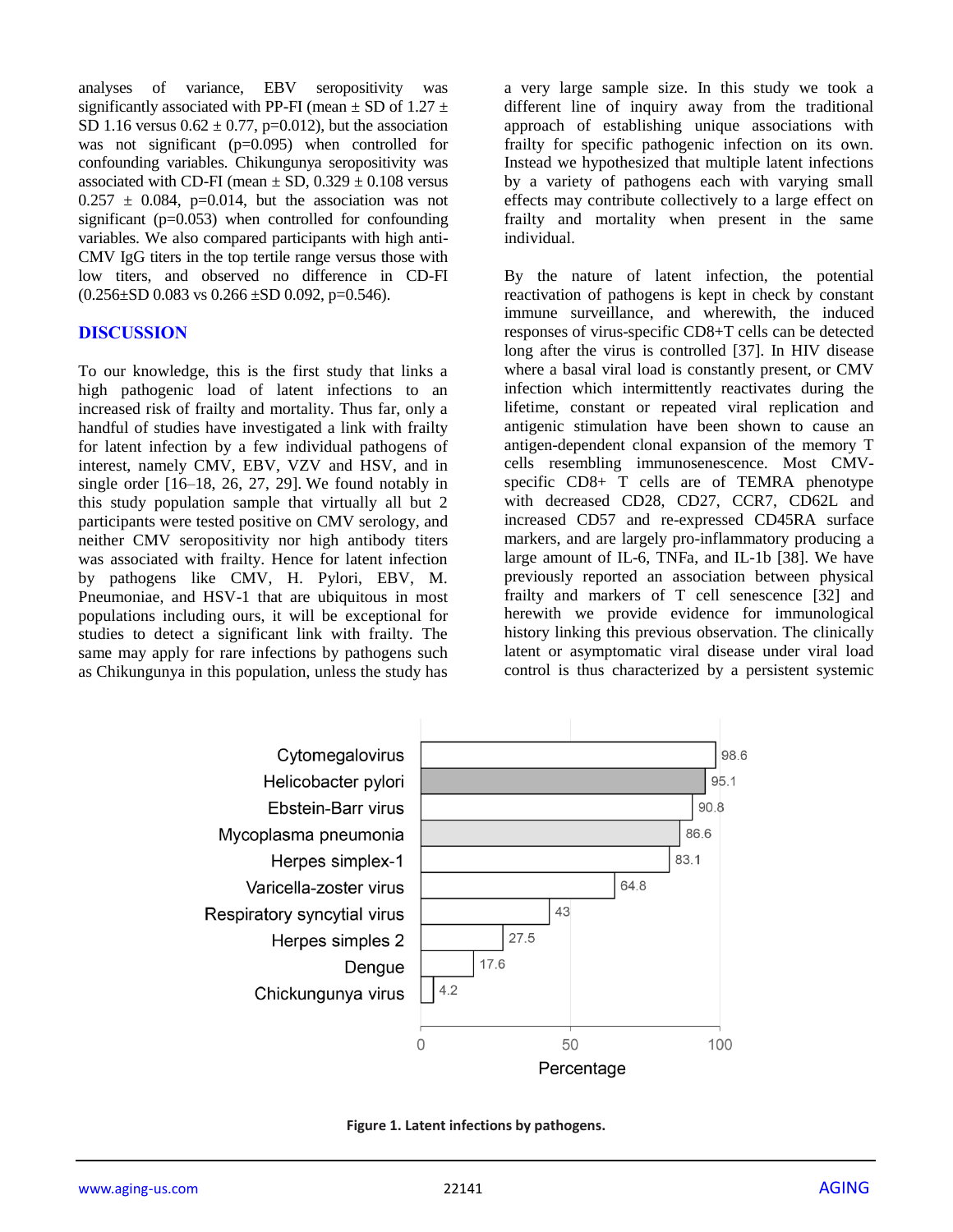|                                | Pathogenic load        | <b>Significance</b>    |                   |
|--------------------------------|------------------------|------------------------|-------------------|
|                                | $3 - 6$                | $7-9$                  | $\mathbf P$       |
| Participants, N                | 81                     | 61                     |                   |
| Male sex                       | 60.5(49)               | 57.4 (35)              | 0.71              |
| Age, years                     | $71.5 \pm 8.0$         | $74.5 \pm 8.6$         | 0.036             |
| Less than 7 years of education | 70.4(57)               | 68.9 (42)              | 0.84              |
| Current smoker                 | 6.2(5)                 | 14.8(9)                | 0.16              |
| Daily alcohol drinker          | 3.7(3)                 | 4.9(3)                 | 0.72              |
| Living alone                   | 46.9(38)               | 54.1 (33)              | 0.40              |
| No. of medical illnesses       | $2.69 \pm 1.59$        | $3.03 \pm 1.89$        | 0.24              |
| BMI, $\text{kg/m}^2$           | $23.3 \pm 4.1$         | $23.2 \pm 5.1$         | 0.93              |
| CRP, mg/L, median (IQR         | $0.287(0.103 - 0.775)$ | $0.502(0.186 - 0.826)$ | $0.099^{\dagger}$ |
| <b>CD-FI Frailty Index</b>     | $0.240 \pm 0.074$      | $0.286 \pm 0.095$      | 0.001             |
| Robust $(0)$                   | 40.7(33)               | 19.7(12)               |                   |
| Pre-frail $(1-2)$              | 53.1(43)               | 55.7 (34)              |                   |
| Frail $(3-5)$                  | 6.2(5)                 | 24.6(15)               | 0.001             |
| Weakness                       | 29.6(24)               | 57.4 (35)              | 0.001             |
| <b>Slowness</b>                | 8.6(7)                 | 23.0(14)               | 0.017             |
| Exhaustion                     | 11.1(9)                | 23.0(14)               | 0.058             |
| Inactivity                     | 33.3(27)               | 36.1(22)               | 0.735             |
| Shrinking                      | 13.9(11)               | 16.4(10)               | 0.685             |
| Deaths                         | 62.5(50)               | 81.7 (49)              | 0.014             |

**Table 1. Demographic, clinical, physical, cognitive and mental functions, and survival status of study participants by pathogenic load categories.**

Figures shown are  $% (N)$  or Mean  $\pm$  SD

P values from t-test of significance for continuous variables and chi-squared tests for categorical variables

† Non-parametric significance test (Mann-Whitney U)

|  |  |  | Table 2. Estimated effects of pathogenic load on frailty and mortality outcomes. |
|--|--|--|----------------------------------------------------------------------------------|
|--|--|--|----------------------------------------------------------------------------------|

|                        | Unadjusted OR (95% CI) |                        |       | Adjusted OR (95%CI) |                        |       |  |
|------------------------|------------------------|------------------------|-------|---------------------|------------------------|-------|--|
|                        | $PL=3-6$               | $PL=7-9$               | P     | $PL=3-6$            | $PL=7-9$               |       |  |
|                        | $N=81$                 | $N=61$                 |       | $N=81$              | $N=61$                 | P     |  |
| Frailty Index $(0-1)$  | $0$ (reference)        | 0.046(0.018,<br>0.074) | 0.001 | $0$ (Reference)     | 0.035(0.007,<br>0.063) | 0.015 |  |
| Prefrail (vs Robust)   | 1 (reference)          | 2.17(0.98, 4.84)       | 0.057 | 1 (reference)       | 1.86(0.77, 4.49)       | 0.166 |  |
| Frail (vs Robust)      | 1 (reference)          | 8.25(2.46, 27.6)       | 0.001 | 1 (reference)       | 8.54(2.32, 31.5)       | 0.001 |  |
| Weakness               | 1 (reference)          | 3.08(1.53, 6.20)       | 0.002 | 1 (Reference)       | 2.84(1.28, 6.28)       | 0.010 |  |
| <b>Slowness</b>        | 1 (reference)          | 3.15(1.18, 8.37)       | 0.022 | 1 (Reference)       | 3.40(1.17, 9.87)       | 0.024 |  |
| Exhaustion             | 1 (reference)          | 2.43(0.97, 6.08)       | 0.057 | 1 (Reference)       | 2.45(0.91, 6.62)       | 0.076 |  |
| Inactivity             | 1 (reference)          | 1.13(0.56, 2.27)       | 0.735 | 1 (Reference)       | 1.19(0.57, 2.46)       | 0.647 |  |
| Shrinking              | 1 (reference)          | 1.21(0.48, 3.07)       | 0.685 | 1 (Reference)       | 0.99(0.35, 2.77)       | 0.985 |  |
| Mortality hazard ratio | 1 (reference)          | 1.60(1.08, 2.38)       | 0.019 | 1 (Reference)       | 1.53(1.01, 2.31)       | 0.046 |  |

#### PL: pathogenic load

Figures shown are estimates of group mean differences in Frailty Index, or odds ratios of physical frailty and its components, and mortality hazard ratio, and their (95% confidence intervals).

Adjusted for sex, age, education, smoking and alcohol history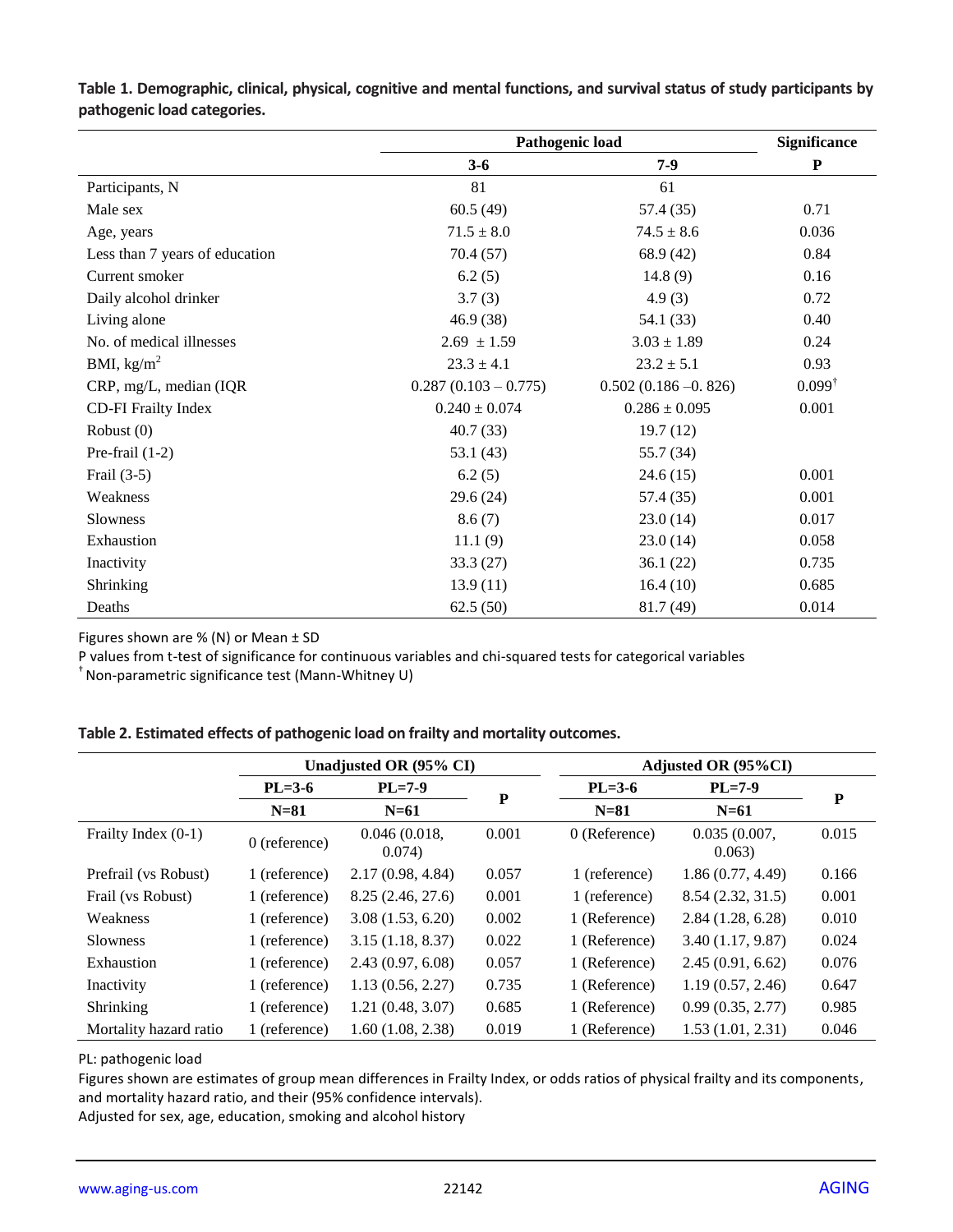inflammation, which may thus contribute to ageassociated diseases and the frailty state. Also, the maintenance of viral infection in the latent state carries a high energy cost, as the virus reactivation potency [39] and the expansion of CD8+ T cells at the expense of other T cell subpopulations both rely on the host's mTOR pathway, thus depleting energy reserves, which also characterizes the frailty state.

The immune system response to chronic stress originating from latent infection represent an allostatic process to maintain homeostasis [3]. The allostatic overload from chronic antigenic stimulation from pathogenic sources is akin to the multisystem physiological dysregulation that researchers believe underlies ageing and frailty. Studies show that higher allostatic load scores based the count of multiple biomarkers of cardiovascular, endocrine, metabolic and immune function are associated with higher levels of the physical frailty syndrome [5]. Our finding of the link between pathogenic load and frailty and mortality in this study may thus be understood in the same context.

Our study does not exclude the possibility that certain specific viral agents such as CMV may be linked to frailty at least in some populations. Rather, it supports the allostatic load hypothesis that the increasing numbers of latent infection from different pathogens including viruses, bacterial and mycoplasma was associated with increased frailty and mortality risks.

General and perhaps varied processes of immune surveillance responses to multiple pathogen-specific antigenic stimulations may cause gradual erosion of the immune system and other systems over the lifetime, and explain the development of age-related frailty. The caveat to this generalization is that while viruses such as CMV, HIV and HBV are likely to drive the accumulation of memory T cells towards senescence as described above, other viruses such as EBV and VZV as well as non-viral pathogens with their different life cycle and pathophysiology [40, 41] may have different mechanisms, which have not been as well studied.

There are some limitations in this study to note. Serological testing was performed according to manufacturer's instructions and seropositivity was determined according to the antibodies titre cut-offs provided by the manufacturer. A lack of test standardization between laboratories and variations in cut-off levels may affect the sensitivity and specificity for a specific serological test. Variations in sensitivity and specificity across different serological tests may result in varying seropositivity leading to undercounting or over-counting of the pathogenic load. While serologic testing indicate previous infection was present at some time prior to 2003, it does not provide information on the duration of infection. Hence, it does not perfectly measure the degree of antigenic stimulation that the donor has been experiencing over a long period of time.



**Figure 2. Cumulative survival by pathogenic load category.**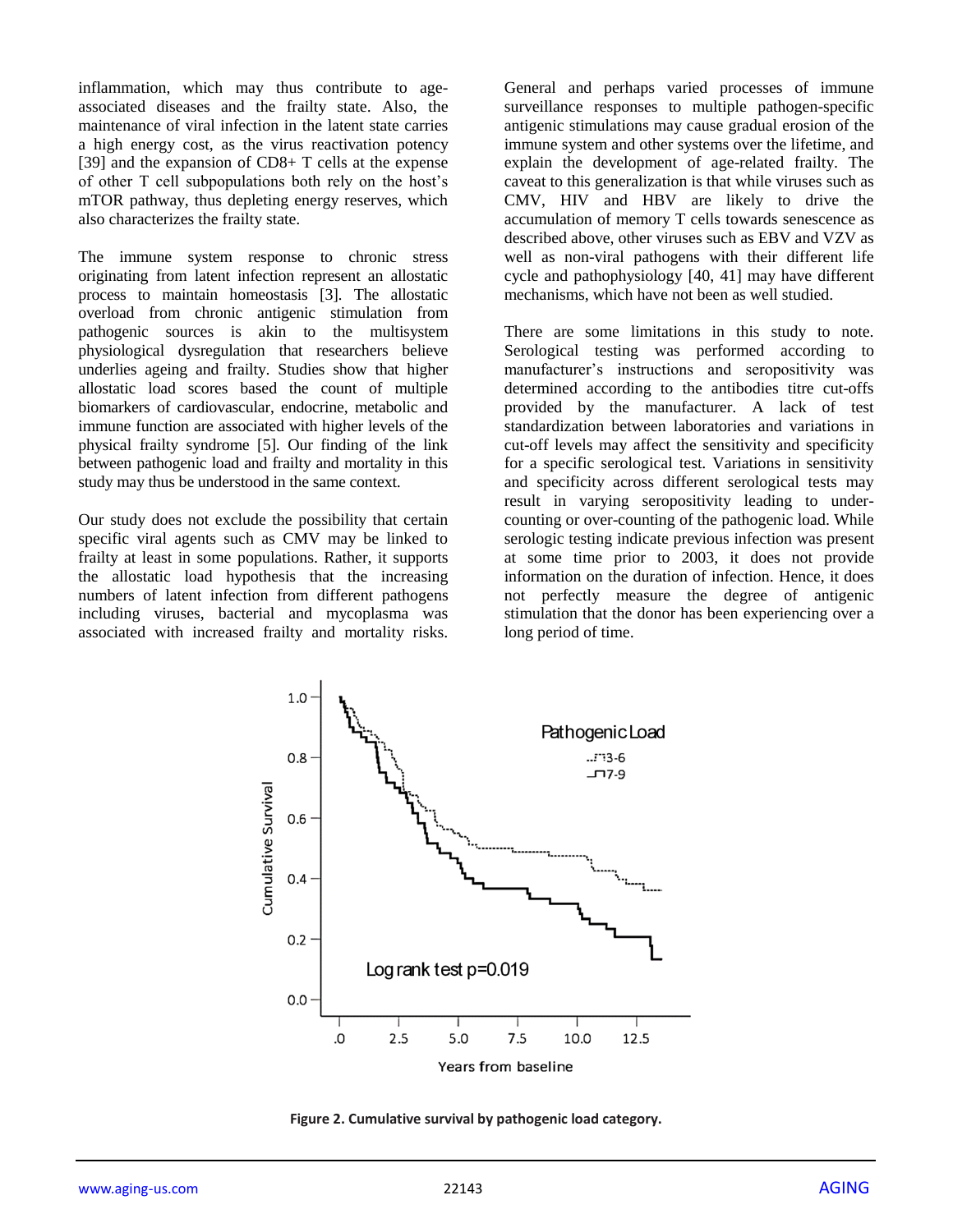Additionally, there may have been additional infections during the period of follow up from 2003 to 2017, that were not captured by the serological data. Our study has the limitation of small sample size and case-control design, with the possibility of inherent prevalence bias and the odds ratio over-estimation of risks. We thus suggest that our results be viewed as preliminary findings and larger prospective cohort studies should be conducted.

## **MATERIALS AND METHODS**

#### **Study design and participants**

The study involved community-dwelling older persons aged 55 and above who were participants in the first wave recruitment cohort (N=2804) in the Singapore Longitudinal Ageing Study (SLAS-1), who had baseline assessments and blood drawn in 2003 to 2004, and followed up for mortality outcome using the National Death Registry at the National Disease Registry Office using computerized matching search for date and causes of death. Previous publications have detailed the SLAS study design, population sampling and measurements [31]. The research was approved by the National University of Singapore Institutional Review Board, and informed consent was obtained from all participants.

In a sub-study of ageing immunology [32], we conducted a nested case-control study involving a total of 100 cases who died during the follow up period till 31 March 2017, and 44 surviving controls who were recruited contemporaneously during the same period of time as the case subjects. The controls at baseline had no reported history of recent hospitalization in the previous 6 months and non-elevated levels of C-reactive proteins (<10mg/L) due to significant inflammation from an infectious or non-infectious cause. (All control specimens had values below 4.3 mg/L in this study at the time of baseline assessment). We used stored blood samples collected at baseline to perform serological testing for all but two of the participants, hence the study sample involved a total of 142 participants.

At baseline, extensive structured questionnaire interviews, clinical, blood and performance testing were performed to collect demographic, medical history, physiological, cognitive, physical and functional measurements, that included age, sex, education, smoking and alcohol history, living arrangement, medical history (presence of twenty named and other medical disorders), number of chronic illnesses, nutritional status, body mass index, balance and gait (Performance Oriented Mobility Assessment (POMA) score, Mini Mental State Examination (MMSE) global cognition score, Geriatric Depression Scale (GDS-15) measure of depressive symptoms, 12-item Short Form Physical Component Score (SF12-PCS) and Mental Component Score (SF12-MCS) measures of healthrelated quality of life, functional status (basic and instrumental activity of daily living index).

*Cumulated Deficits Frailty Index (CD-FI)* counts the number of health deficits a person has and divides this by the total number of deficits evaluated to give a fractional score between 0 and 1. The CD-FI at baseline was derived using a total of 87 evaluable health deficit items in individual participants based on information on the presence of chronic diseases, physical, psychological, social and functional deficits, and abnormal blood test results, including items such as poor self-rated health, depressive symptoms, cognitive impairment, poor nutrition status, respiratory symptoms,  $FEV<sub>1</sub>/FVC<0.70$ , hearing and visual loss, overweightobesity, hypertension, hypotension, lipid abnormalities, hypoalbuminaemia, anaemia, low estimated glomerular filtration rates, difficulty with eating, dressing, mobility, and other daily living activities, limitations in physical, social and occupational activities. (See list of evaluated deficits in Supplementary Tables 1 and 2)

*Physical frailty (PF) phenotype* at baseline was derived from assessments and criteria proposed by Fried and colleagues used in the Cardiovascular Health Study (CHS) (1), with operational modifications:

- 1. Shrinking was defined as weight loss of  $\geq 4$  kg in the past 6 months or BMI of<18.5 kg/m2;
- 2. Muscle weakness was assessed as part of the Tinetti Performance Oriented Mobility Assessment (POMA) [33] by performance on rising from a chair sitting position with arms folded, using standards coring criteria. The summed score (range: 0-16) in the lowest gender- and BMI- adjusted quintile was used as cut-offs.
- 3. Slowness was determined with the subject walking 6 meters and returning quickly to the starting point, and defined by gait performance scores (range: 0 to 12) of less than 9. [33]
- 4. Exhaustion was measured by one question from SF-12 quality of life scale [34]:"Do you have lots of energy"
- 5. Low activity was assessed by questions on the number and frequencies of usual participation in 16 categories of activities using 3-point Likert scale for each activity, and low activity was defined as a total score below the lowest gender-adjusted quintile.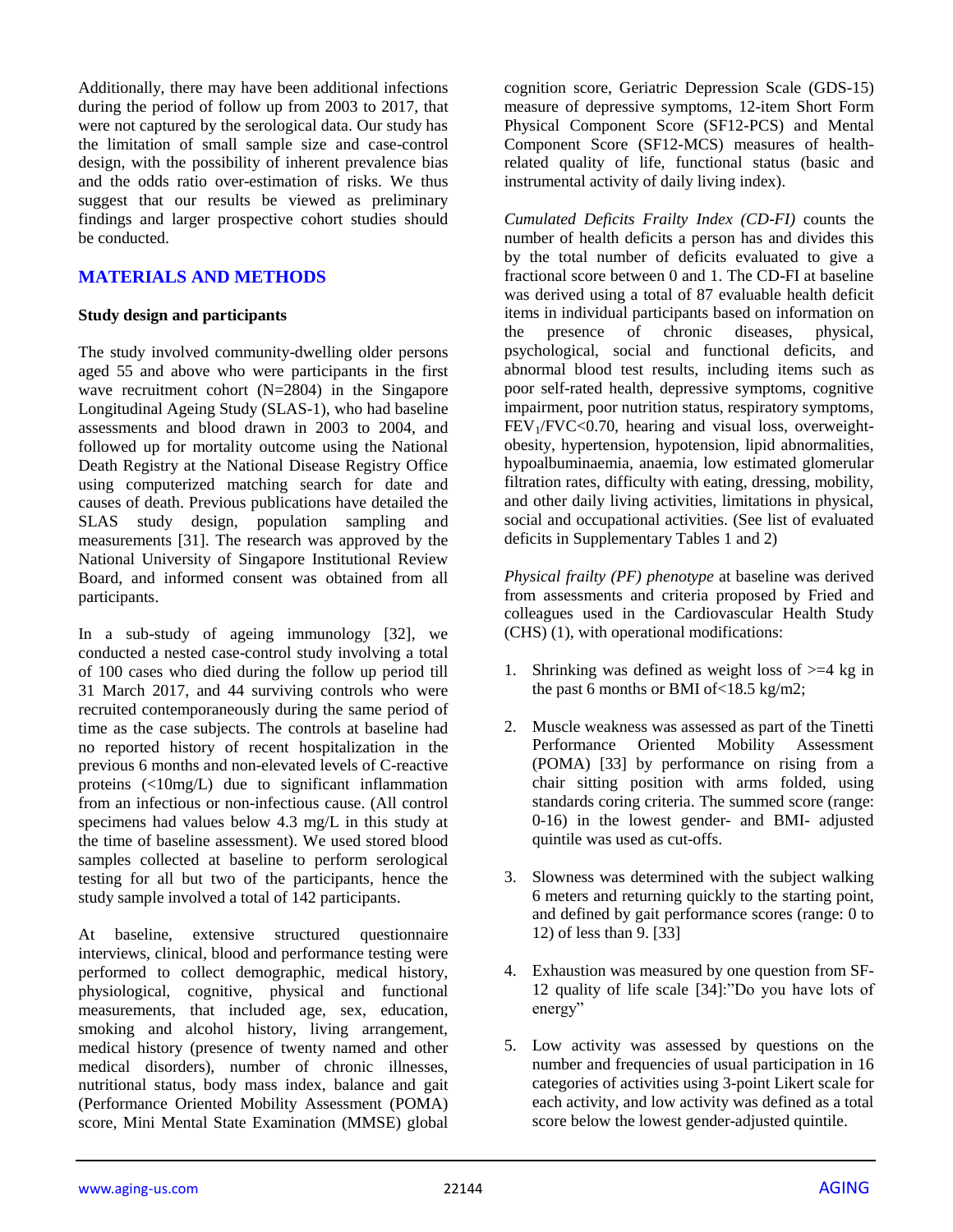By assigning 1 point for the presence of each frailty component, a summed score (0-5) was derived to categorize subjects as frail (score=3-5), pre-frail (score=1 or 2) and robust (score=0 point). This modified measure of the physical frailty showed good agreement (weighted kappa 0.63) with a measure which used measures of knee extension strength and fast gait speed in a second SLAS cohort (SLAS-2) and previous studies have shown it to be equally and strongly predictive of adverse health outcomes including IADL-BADL dependency, hospitalization, poor quality of life, dementia and mortality [35, 36].

#### **Serological testing**

Overnight fasting blood was tested serologically for IgG antibody levels via enzyme-linked immunosorbent assays (ELISA) to ten infections that are locally important or highly prevalent among Asian populations:<br>Cytomegalovirus (Genesis Diagnostics, United Cytomegalovirus (Genesis Diagnostics, United Kingdom), Dengue (Diagnostic Automation, USA, California), Herpes simplex 1, Herpes simplex 2, Varicella-zoster virus, Epstein-Barr virus (VCA), Respiratory syncytial virus, Chikungunya, H. Pylori, and Mycoplasma pneumonia (Novatec Immundiagnostoca GmBH, Germany). The sensitivities and specificities of these tests range from 80% to 100%. The ELISAs were carried out according to manufacturer's instructions. Plasma samples were incubated in wells of ready-coated plates coated with viral or bacterial antigens, binding antibodies in plasma that are specific for these antigens. After washing, the bound antibodies were incubated with enzyme conjugates and an enzymatic reaction resulted upon addition of a chromogen substrate. Reaction was terminated and the absorbance was measured immediately on the EnVision® 2104 multimode microplate reader (Perkin Elmer). Seropositivity was determined according to the antibodies titre cut-offs provided by the manufacturer. (Supplementary Tables 1, 2).

The number of serological tests that were positive for the 10 pathogens in the individual were added to give a cumulative score of the pathogenic load from multiple latent infections, which ranged from 3 to 9 in this study sample of participants. We used the approximate median count to categorize study participants accordingly to those with low pathogenic load count (3- 6) and high pathogenic load count (7-9).

#### **Data analysis**

Differences in demographic and clinical variables between the two pathogenic load groups were assessed using χ2 tests for categorical variables and analyses of variance (t-test) for continuous variables. Comparisons of the mean scores of the CD-FI and the estimated differences between the two pathogenic load groups were performed using analyses of variance in regression analyses that controlled for sex, age, education, smoking and alcohol history. Estimates of the associations between pathogenic load and the prevalence of the physical phenotype components were performed using logistic regression, controlling for the same confounding variables. Cox regression analysis was used to estimate the hazard ratio of association between pathogenic load and mortality, controlling for confounding variables. All analyses were performed using IBM SPSS statistical software version 25.

# **AUTHOR CONTRIBUTIONS**

TPN reviewed the literature, designed the study, analysed the data, drafted and revised the manuscript. CTYT, YL, QG, XG, TF, AL contributed to the study design and data collection. All authors reviewed the results and drafts, and approved the final manuscript.

#### **ACKNOWLEDGMENTS**

We thank the following voluntary welfare organizations for their support: Geylang East Home for the Aged, Presbyterian Community Services, St Luke's Eldercare Services, Thye Hua Kwan Moral Society (Moral Neighbourhood Links), Yuhua Neighbourhood Link, Henderson Senior Citizens' Home, NTUC Eldercare Co-op Ltd, Thong Kheng Seniors Activity Centre (Queenstown Centre) and Redhill Moral Seniors Activity Centre.

#### **CONFLICTS OF INTEREST**

All authors declare no real or potential conflicts of interest.

#### **FUNDING**

The study was supported by research grants from the Agency for Science Technology and Research (A\*STAR) Biomedical Research Council (BMRC/08/1/21/19/567, JCO DP 1434m00115) and the National Medical Research Council (NMRC/1108/2007 and NMRC/CIRG/1409/2014). SIgN Immunomonitoring platform was supported by a BMRC IAF 311006 grant and BMRC transition funds #H16/99/b0/011.

#### **REFERENCES**

1. Bortz WM 2nd. A conceptual framework of frailty: a review. J Gerontol A Biol Sci Med Sci. 2002; 57:M283–88. <https://doi.org/10.1093/gerona/57.5.m283> PMI[D:11983721](https://pubmed.ncbi.nlm.nih.gov/11983721)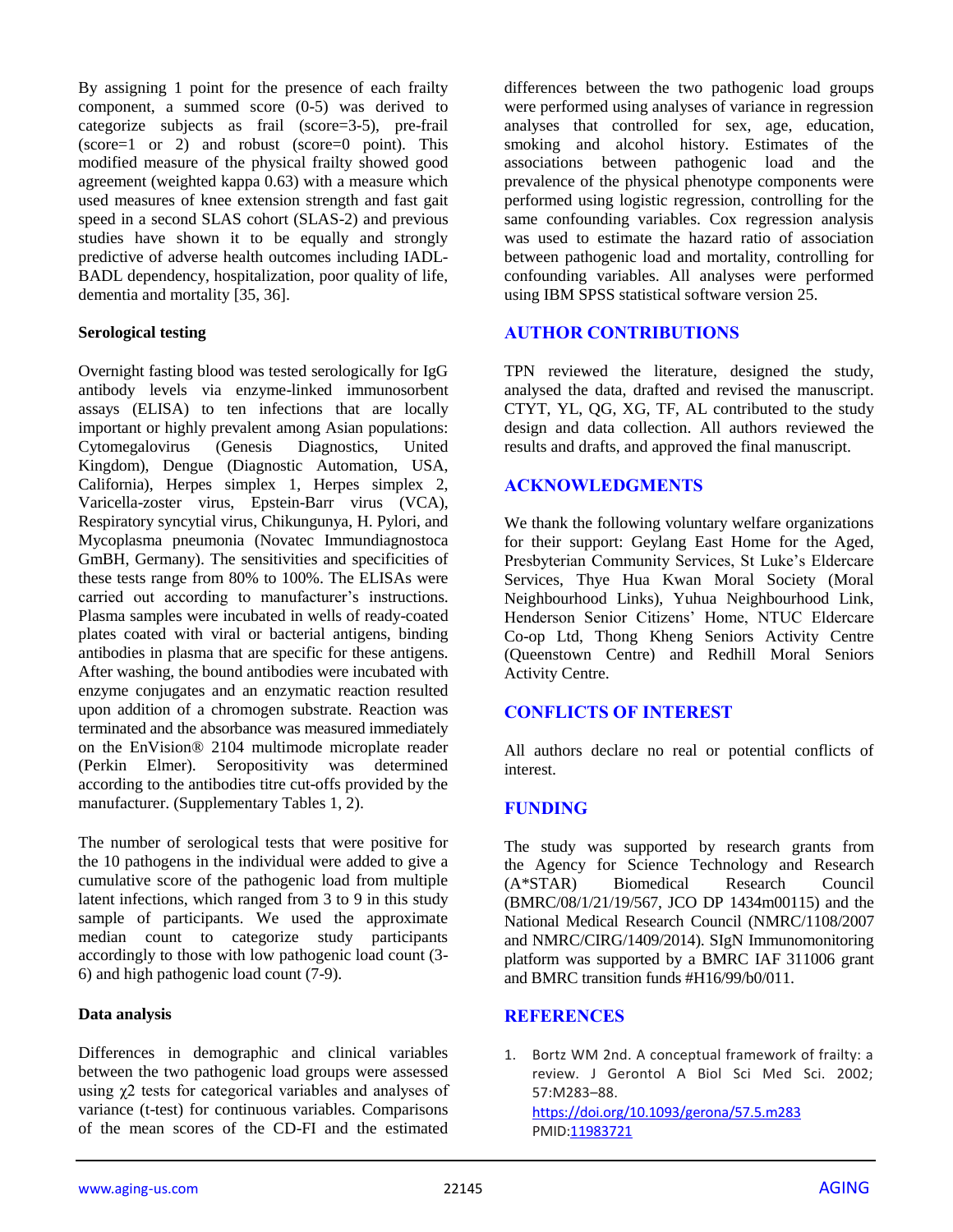2. Walston J, Hadley EC, Ferrucci L, Guralnik JM, Newman AB, Studenski SA, Ershler WB, Harris T, Fried LP. Research agenda for frailty in older adults: toward a better understanding of physiology and etiology: summary from the American geriatrics society/ national institute on aging research conference on frailty in older adults. J Am Geriatr Soc. 2006; 54:991–1001.

<https://doi.org/10.1111/j.1532-5415.2006.00745.x> PMID[:16776798](https://pubmed.ncbi.nlm.nih.gov/16776798)

- 3. McEwen BS. Stress, adaptation, and disease. Allostasis and allostatic load. Ann N Y Acad Sci. 1998; 840:33–44. <https://doi.org/10.1111/j.1749-6632.1998.tb09546.x> PMID[:9629234](https://pubmed.ncbi.nlm.nih.gov/9629234)
- 4. Seeman TE, Singer BH, Rowe JW, Horwitz RI, McEwen BS. Price of adaptation—allostatic load and its health consequences. Macarthur studies of successful aging. Arch Intern Med. 1997; 157:2259–68. PMID[:9343003](https://pubmed.ncbi.nlm.nih.gov/9343003)
- 5. Gruenewald TL, Seeman TE, Karlamangla AS, Sarkisian CA. Allostatic load and frailty in older adults. J Am Geriatr Soc. 2009; 57:1525–31. <https://doi.org/10.1111/j.1532-5415.2009.02389.x> PMID[:19682116](https://pubmed.ncbi.nlm.nih.gov/19682116)
- 6. Karlamangla AS, Singer BH, McEwen BS, Rowe JW, Seeman TE. Allostatic load as a predictor of functional decline. Macarthur studies of successful aging. J Clin Epidemiol. 2002; 55:696–710. [https://doi.org/10.1016/s0895-4356\(02\)00399-2](https://doi.org/10.1016/s0895-4356(02)00399-2) PMID[:12160918](https://pubmed.ncbi.nlm.nih.gov/12160918)
- 7. Bergman H, Ferrucci L, Guralnik J, Hogan DB, Hummel S, Karunananthan S, Wolfson C. Frailty: an emerging research and clinical paradigm—issues and controversies. J Gerontol A Biol Sci Med Sci. 2007; 62:731–37. <https://doi.org/10.1093/gerona/62.7.731> PMID[:17634320](https://pubmed.ncbi.nlm.nih.gov/17634320)
- 8. Lang PO, Michel JP, Zekry D. Frailty syndrome: a transitional state in a dynamic process. Gerontology. 2009; 55:539–49. <https://doi.org/10.1159/000211949> PMID[:19346741](https://pubmed.ncbi.nlm.nih.gov/19346741)
- 9. Fried LP, Xue QL, Cappola AR, Ferrucci L, Chaves P, Varadhan R, Guralnik JM, Leng SX, Semba RD, Walston JD, Blaum CS, Bandeen-Roche K. Nonlinear multisystem physiological dysregulation associated with frailty in older women: implications for etiology and treatment. J Gerontol A Biol Sci Med Sci. 2009; 64:1049–57.

<https://doi.org/10.1093/gerona/glp076> PMID[:19567825](https://pubmed.ncbi.nlm.nih.gov/19567825)

- 10. Rockwood K, Mitnitski A. Frailty in relation to the accumulation of deficits. J Gerontol A Biol Sci Med Sci. 2007; 62:722–27. <https://doi.org/10.1093/gerona/62.7.722> PMI[D:17634318](https://pubmed.ncbi.nlm.nih.gov/17634318)
- 11. Fried LP, Tangen CM, Walston J, Newman AB, Hirsch C, Gottdiener J, Seeman T, Tracy R, Kop WJ, Burke G, McBurnie MA, and Cardiovascular Health Study Collaborative Research Group. Frailty in older adults: evidence for a phenotype. J Gerontol A Biol Sci Med Sci. 2001; 56:M146–56. <https://doi.org/10.1093/gerona/56.3.m146> PMI[D:11253156](https://pubmed.ncbi.nlm.nih.gov/11253156)
- 12. Fülöp T, Larbi A, Pawelec G. Human T cell aging and the impact of persistent viral infections. Front Immunol. 2013; 4:271. <https://doi.org/10.3389/fimmu.2013.00271> PMI[D:24062739](https://pubmed.ncbi.nlm.nih.gov/24062739)
- 13. Deeks SG. HIV infection, inflammation, immunosenescence, and aging. Annu Rev Med. 2011; 62:141–55. <https://doi.org/10.1146/annurev-med-042909-093756> PMI[D:21090961](https://pubmed.ncbi.nlm.nih.gov/21090961)
- 14. Méndez-Lagares G, Díaz L, Correa-Rocha R, León Leal JA, Ferrando-Martínez S, Ruiz-Mateos E, Pozo-Balado MM, Gurbindo MD, de José MI, Muñoz-Fernández MA, Leal M, Pacheco YM. Specific patterns of CD4-associated immunosenescence in vertically HIV-infected subjects. Clin Microbiol Infect. 2013; 19:558–65. <https://doi.org/10.1111/j.1469-0691.2012.03934.x> PMI[D:22735071](https://pubmed.ncbi.nlm.nih.gov/22735071)
- 15. Semba RD, Margolick JB, Leng S, Walston J, Ricks MO, Fried LP. T cell subsets and mortality in older community-dwelling women. Exp Gerontol. 2005; 40:81–87. <https://doi.org/10.1016/j.exger.2004.09.006>

PMI[D:15664735](https://pubmed.ncbi.nlm.nih.gov/15664735)

16. Schmaltz HN, Fried LP, Xue QL, Walston J, Leng SX, Semba RD. Chronic cytomegalovirus infection and inflammation are associated with prevalent frailty in community-dwelling older women. J Am Geriatr Soc. 2005; 53:747–54.

<https://doi.org/10.1111/j.1532-5415.2005.53250.x> PMI[D:15877548](https://pubmed.ncbi.nlm.nih.gov/15877548)

17. Haeseker MB, Pijpers E, Dukers-Muijrers NH, Nelemans P, Hoebe CJ, Bruggeman CA, Verbon A, Goossens VJ. Association of cytomegalovirus and other pathogens with frailty and diabetes mellitus, but not with cardiovascular disease and mortality in psychogeriatric patients; a prospective cohort study. Immun Ageing. 2013; 10:30.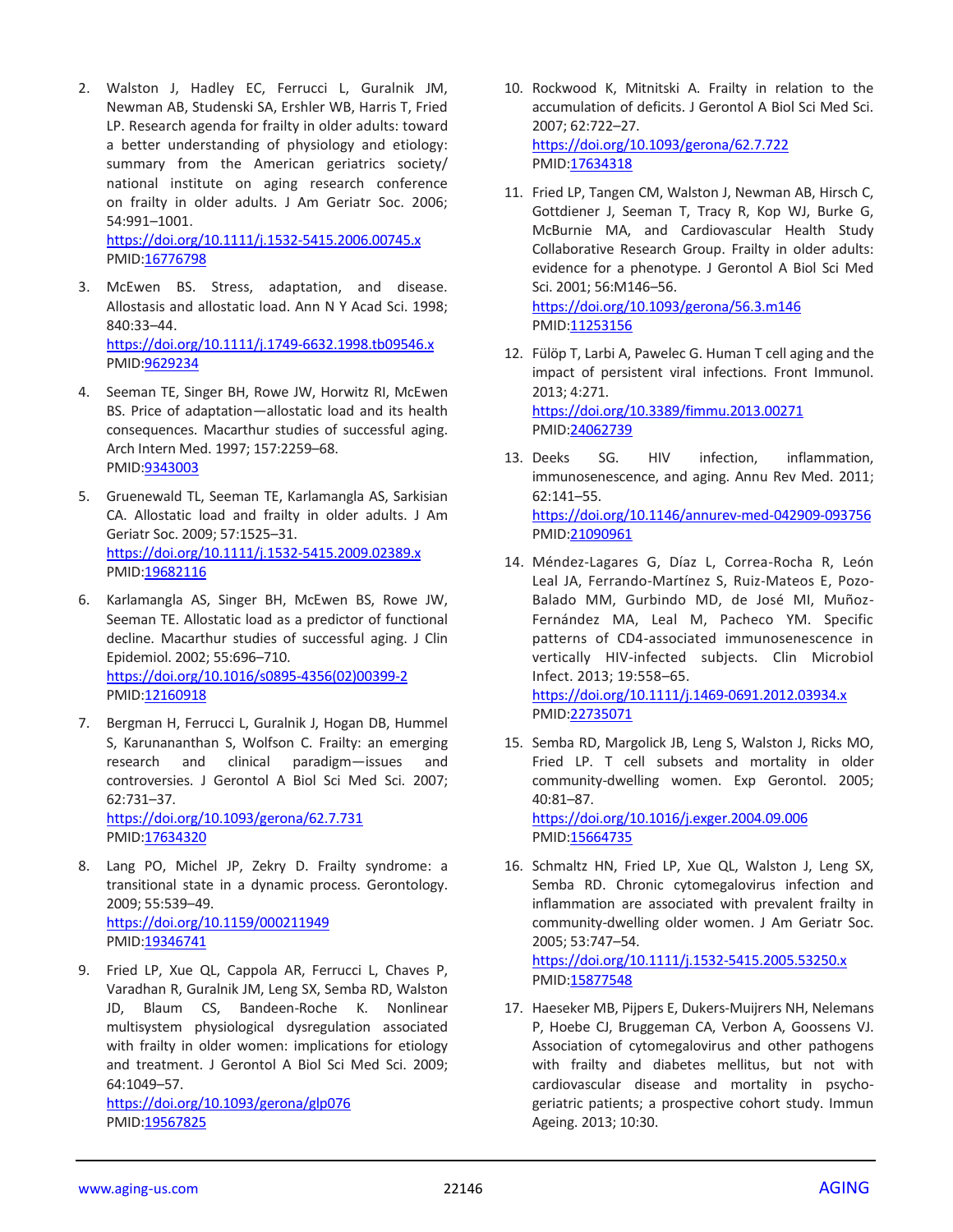<https://doi.org/10.1186/1742-4933-10-30> PMID[:23880245](https://pubmed.ncbi.nlm.nih.gov/23880245)

- 18. Thomasini RL, Pereira DS, Pereira FSM, Mateo EC, Mota TN, Guimarães GG, Pereira LSM, Lima CX, Teixeira MM, Teixeira AL Jr. Aged-associated cytomegalovirus and Epstein-Barr virus reactivation and cytomegalovirus relationship with the frailty syndrome in older women. PLoS One. 2017; 12:e0180841. <https://doi.org/10.1371/journal.pone.0180841> PMID[:28700679](https://pubmed.ncbi.nlm.nih.gov/28700679)
- 19. Aiello AE, Haan MN, Pierce CM, Simanek AM, Liang J. Persistent infection, inflammation, and functional impairment in older Latinos. J Gerontol A Biol Sci Med Sci. 2008; 63:610–18. <https://doi.org/10.1093/gerona/63.6.610> PMID[:18559636](https://pubmed.ncbi.nlm.nih.gov/18559636)
- 20. Luz Correa B, Ornaghi AP, Cerutti Muller G, Engroff P, Pestana Lopes R, Gomes da Silva Filho I, Bosch JA, Bonorino C, Bauer ME. The inverted CD4:CD8 ratio is associated with cytomegalovirus, poor cognitive and functional states in older adults. Neuroimmunomodulation. 2014; 21:206–12. <https://doi.org/10.1159/000356827> PMID[:24504177](https://pubmed.ncbi.nlm.nih.gov/24504177)
- 21. Strindhall J, Skog M, Ernerudh J, Bengner M, Löfgren S, Matussek A, Nilsson BO, Wikby A. The inverted CD4/CD8 ratio and associated parameters in 66-yearold individuals: the Swedish HEXA immune study. Age (Dordr). 2013; 35:985–91. <https://doi.org/10.1007/s11357-012-9400-3> PMID[:22415616](https://pubmed.ncbi.nlm.nih.gov/22415616)
- 22. Simanek AM, Dowd JB, Pawelec G, Melzer D, Dutta A, Aiello AE. Seropositivity to cytomegalovirus, inflammation, all-cause and cardiovascular diseaserelated mortality in the United States. PLoS One. 2011; 6:e16103.

<https://doi.org/10.1371/journal.pone.0016103> PMID[:21379581](https://pubmed.ncbi.nlm.nih.gov/21379581)

- 23. Strandberg TE, Pitkala KH, Tilvis RS. Cytomegalovirus antibody level and mortality among communitydwelling older adults with stable cardiovascular disease. JAMA. 2009; 301:380–82. <https://doi.org/10.1001/jama.2009.4> PMID[:19176439](https://pubmed.ncbi.nlm.nih.gov/19176439)
- 24. Hadrup SR, Strindhall J, Køllgaard T, Seremet T, Johansson B, Pawelec G, thor Straten P, Wikby A. Longitudinal studies of clonally expanded CD8 T cells reveal a repertoire shrinkage predicting mortality and an increased number of dysfunctional cytomegalovirus-specific T cells in the very elderly. J Immunol. 2006; 176:2645–53.

<https://doi.org/10.4049/jimmunol.176.4.2645> PMID[:16456027](https://pubmed.ncbi.nlm.nih.gov/16456027)

- 25. Bartlett DB, Firth CM, Phillips AC, Moss P, Baylis D, Syddall H, Sayer AA, Cooper C, Lord JM. The agerelated increase in low-grade systemic inflammation (inflammaging) is not driven by cytomegalovirus infection. Aging Cell. 2012; 11:912–15. <https://doi.org/10.1111/j.1474-9726.2012.00849.x> PMI[D:22708923](https://pubmed.ncbi.nlm.nih.gov/22708923)
- 26. Collerton J, Martin-Ruiz C, Davies K, Hilkens CM, Isaacs J, Kolenda C, Parker C, Dunn M, Catt M, Jagger C, von Zglinicki T, Kirkwood TB. Frailty and the role of inflammation, immunosenescence and cellular ageing in the very old: cross-sectional findings from the Newcastle 85+ study. Mech Ageing Dev. 2012; 133:456–66. <https://doi.org/10.1016/j.mad.2012.05.005>

PMI[D:22663935](https://pubmed.ncbi.nlm.nih.gov/22663935)

- 27. Matheï C, Vaes B, Wallemacq P, Degryse J. Associations between cytomegalovirus infection and functional impairment and frailty in the BELFRAIL cohort. J Am Geriatr Soc. 2011; 59:2201–08. <https://doi.org/10.1111/j.1532-5415.2011.03719.x> PMI[D:22092044](https://pubmed.ncbi.nlm.nih.gov/22092044)
- 28. Leng SX. Role of chronic cytomegalovirus infection in tcell immunosenescence and frailty: more questions than answers. J Am Geriatr Soc. 2011; 59:2363–65. <https://doi.org/10.1111/j.1532-5415.2011.03815.x> PMI[D:22188078](https://pubmed.ncbi.nlm.nih.gov/22188078)
- 29. Wang GC, Han C, Detrick B, Casolaro V, Levine DM, Fried LP, Walston JD. Herpesvirus infections and risk of frailty and mortality in older women: women's health and aging studies. J Am Geriatr Soc. 2016; 64:998– 1005.

<https://doi.org/10.1111/jgs.14090> PMI[D:27131018](https://pubmed.ncbi.nlm.nih.gov/27131018)

- 30. Araújo Carvalho AC, Tavares Mendes ML, Santos VS, Tanajura DM, Prado Nunes MA, Martins-Filho PR. Association between human herpes virus seropositivity and frailty in the elderly: a systematic review and meta-analysis. Ageing Res Rev. 2018; 48:145–52. <https://doi.org/10.1016/j.arr.2018.10.009> PMI[D:30391341](https://pubmed.ncbi.nlm.nih.gov/30391341)
- 31. Niti M, Yap KB, Kua EH, Tan CH, Ng TP. Physical, social and productive leisure activities, cognitive decline and interaction with APOE-epsilon 4 genotype in Chinese older adults. Int Psychogeriatr. 2008; 20:237–51. <https://doi.org/10.1017/S1041610207006655> PMI[D:18190728](https://pubmed.ncbi.nlm.nih.gov/18190728)
- 32. Lu Y, Monaco G, Camous X, Andiappan AK, Rotzschke O, Ng TP, Larbi A. Biomarker signatures predicting 10 year all-cause and disease-specific mortality. J Gerontol A Biol Sci Med Sci. 2019; 74:469–79. <https://doi.org/10.1093/gerona/gly138> PMI[D:30084875](https://pubmed.ncbi.nlm.nih.gov/30084875)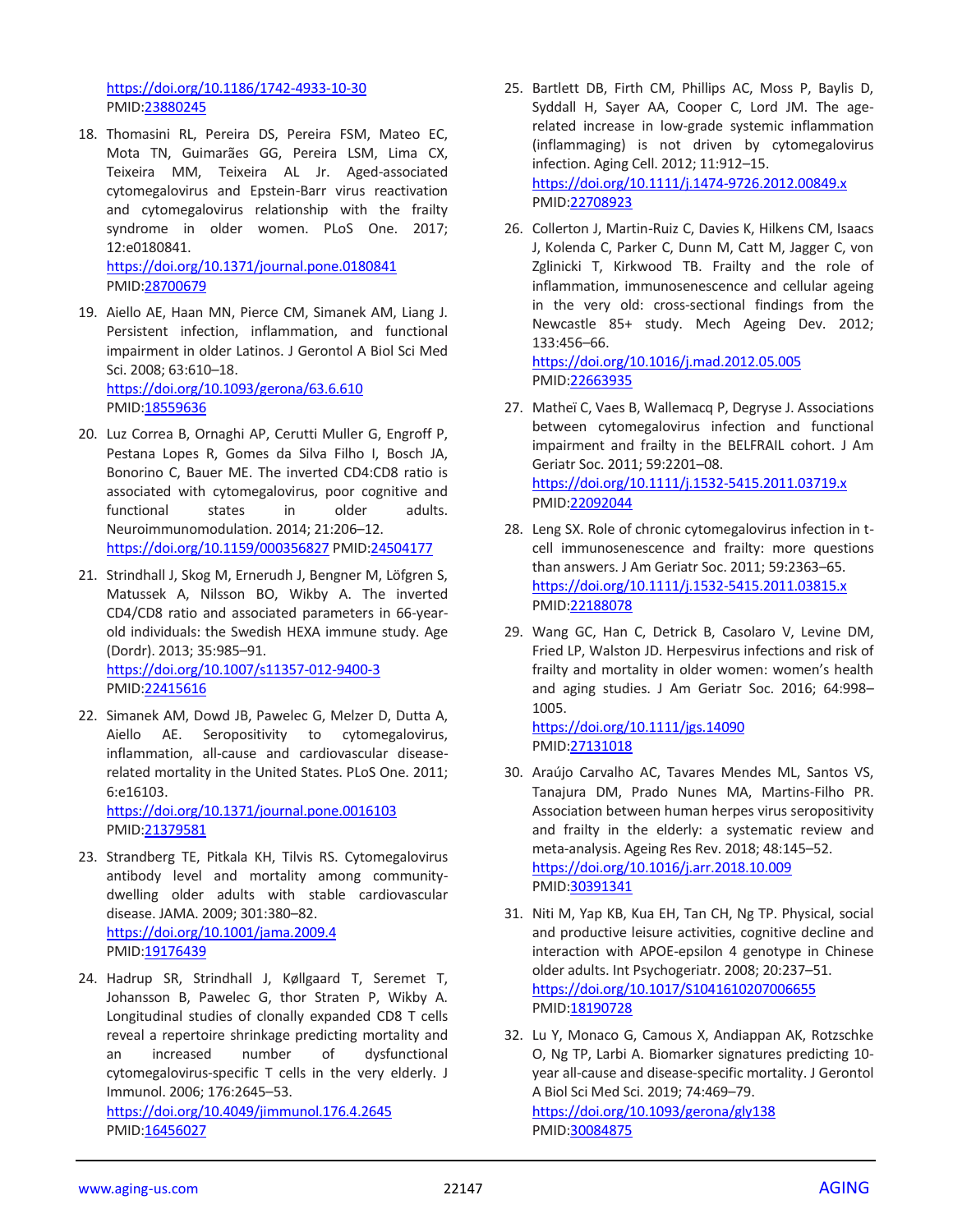- 33. Tinetti ME. Performance-oriented assessment of mobility problems in elderly patients. J Am Geriatr Soc. 1986; 34:119–26. <https://doi.org/10.1111/j.1532-5415.1986.tb05480.x> PMID[:3944402](https://pubmed.ncbi.nlm.nih.gov/3944402)
- 34. Gandek B, Ware JE, Aaronson NK, Apolone G, Bjorner JB, Brazier JE, Bullinger M, Kaasa S, Leplege A, Prieto L, Sullivan M. Cross-validation of item selection and scoring for the SF-12 health survey in nine countries: results from the IQOLA project. International quality of life assessment. J Clin Epidemiol. 1998; 51:1171–78. [https://doi.org/10.1016/s0895-4356\(98\)00109-7](https://doi.org/10.1016/s0895-4356(98)00109-7) PMID[:9817135](https://pubmed.ncbi.nlm.nih.gov/9817135)
- 35. Feng L, Nyunt MS, Gao Q, Feng L, Lee TS, Tsoi T, Chong MS, Lim WS, Collinson S, Yap P, Yap KB, Ng TP. Physical Frailty, Cognitive Impairment, and the Risk of Neurocognitive Disorder in the Singapore Longitudinal Ageing Studies. J Gerontol A Biol Sci Med Sci. 2017; 72:369–75.

<https://doi.org/10.1093/gerona/glw050> PMID[:27013397](https://pubmed.ncbi.nlm.nih.gov/27013397)

- 36. Feng L, Zin Nyunt MS, Gao Q, Feng L, Yap KB, Ng TP. Cognitive frailty and adverse health outcomes: findings from the Singapore longitudinal ageing studies (SLAS). J Am Med Dir Assoc. 2017; 18:252–58. <https://doi.org/10.1016/j.jamda.2016.09.015> PMID[:27838339](https://pubmed.ncbi.nlm.nih.gov/27838339)
- 37. van der Burg SH, Arens R, Melief CJ. Immunotherapy for persistent viral infections and associated disease.

Trends Immunol. 2011; 32:97–103. <https://doi.org/10.1016/j.it.2010.12.006> PMI[D:21227751](https://pubmed.ncbi.nlm.nih.gov/21227751)

- 38. Campisi J. Aging, cellular senescence, and cancer. Annu Rev Physiol. 2013; 75:685–705. [https://doi.org/10.1146/annurev-physiol-030212-](https://doi.org/10.1146/annurev-physiol-030212-183653) [183653](https://doi.org/10.1146/annurev-physiol-030212-183653) PMI[D:23140366](https://pubmed.ncbi.nlm.nih.gov/23140366)
- 39. Poglitsch M, Weichhart T, Hecking M, Werzowa J, Katholnig K, Antlanger M, Krmpotic A, Jonjic S, Hörl WH, Zlabinger GJ, Puchhammer E, Säemann MD. CMV late phase-induced mTOR activation is essential for efficient virus replication in polarized human macrophages. Am J Transplant. 2012; 12:1458–68. <https://doi.org/10.1111/j.1600-6143.2012.04002.x> PMI[D:22390651](https://pubmed.ncbi.nlm.nih.gov/22390651)
- 40. Thorley-Lawson DA, Hawkins JB, Tracy SI, Shapiro M. The pathogenesis of epstein-barr virus persistent infection. Curr Opin Virol. 2013; 3:227–32. <https://doi.org/10.1016/j.coviro.2013.04.005> PMI[D:23683686](https://pubmed.ncbi.nlm.nih.gov/23683686)
- 41. Derhovanessian E, Maier AB, Hähnel K, Beck R, de Craen AJ, Slagboom EP, Westendorp RG, Pawelec G. Infection with cytomegalovirus but not herpes simplex virus induces the accumulation of late-differentiated CD4+ and CD8+ t-cells in humans. J Gen Virol. 2011; 92:2746–56.

<https://doi.org/10.1099/vir.0.036004-0> PMI[D:21813708](https://pubmed.ncbi.nlm.nih.gov/21813708)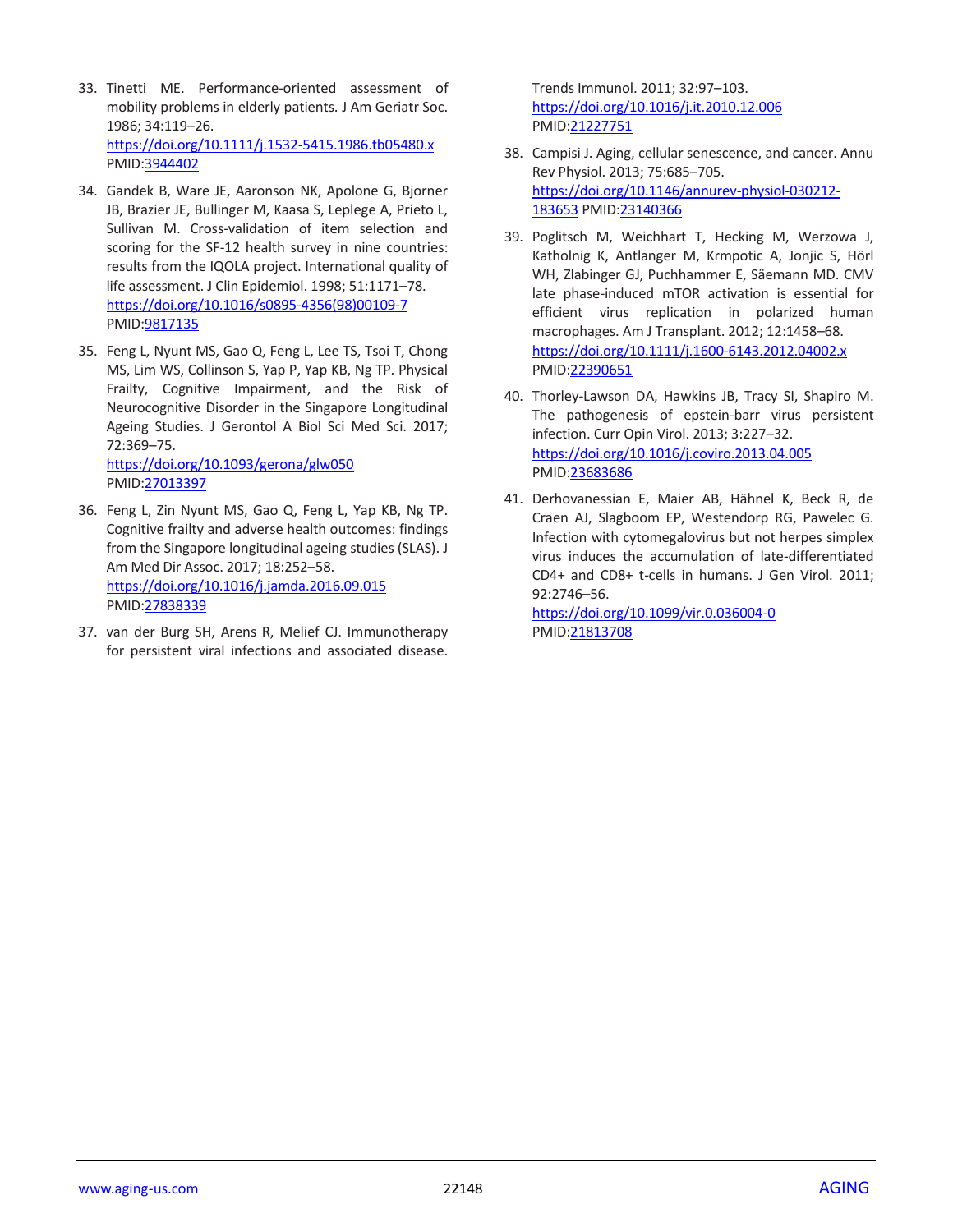# **SUPPLEMENTARY MATERIALS**

# **Supplementary Tables**

# **Supplementary Table 1. List of 87 binary variables used to derive Frailty Index.**

|                | <b>Item</b>                                                   |
|----------------|---------------------------------------------------------------|
| $\mathbf{1}$   | Live alone                                                    |
| $\overline{c}$ | No body able to help if you needed/wanted                     |
| 3              | Need help with finances                                       |
| 4              | Single divorced widowed                                       |
| 5              | Hearing problem                                               |
| 6              | Low Visual function (VF14<100)                                |
| 7              | Depression GDS >=5                                            |
| 8              | Cognitive impairment MMSE<23                                  |
| 9              | Physically prefrail or frail (CHS criteria)                   |
| 10             | Wide waist circumference                                      |
| 11             | Hypertension (Self-report, medication, high sitting BP        |
| 12             | Dyslipidaemia (self-report, abnormal lipid panel, medication) |
| 13             | Diabetes (self-report, medication, elevated FBG               |
| 14             | Orthostatic hypotension                                       |
| 15             | History of stroke                                             |
| 16             | History of myocardial infarct                                 |
| 17             | History of atrial fibrillation                                |
| 18             | History of heart failure                                      |
| 19             | History of cataracts/major eye problems                       |
| 20             | History of kidney failure on dialysis                         |
| 21             | History of asthma                                             |
| 22             | History of chronic obstructive lung disease                   |
| 23             | History of arthritis                                          |
| 24             | History of hip fracture                                       |
| 25             | History of mental illness                                     |
| 26             | History of any other problems                                 |
| 27             | History of cancer                                             |
| 28             | Hospitalized in past one year                                 |
| 29             | $Fall(s)$ in past 6 months                                    |
| 30             | Treated for Injury in past one year                           |
| 31             | Anaemia (Hb<13 in male, <12 in female)                        |
| 32             | Low Albumin <40mg/dL                                          |
| 33             | Chronic kidney disease (eGFR<60 ml/min                        |
| 34             | Low BMI $(\leq 18.5)$                                         |
| 35             | Overweight/Obese (BMI >27.5k/m2)                              |
| 36             | Illness changes the kind/amount of food eaten                 |
| 37             | Fewer than 2 meals eaten per day                              |
| 38             | Few fruits/vegetables/milk products eaten (less than 1/day)   |
| 39             | 3 or more drinks of alcohol daily                             |
| 40             | Eating difficulty due to tooth or oral problems               |
| 41             | Not enough money to buy needed food                           |
| 42             | Eat alone most of the time                                    |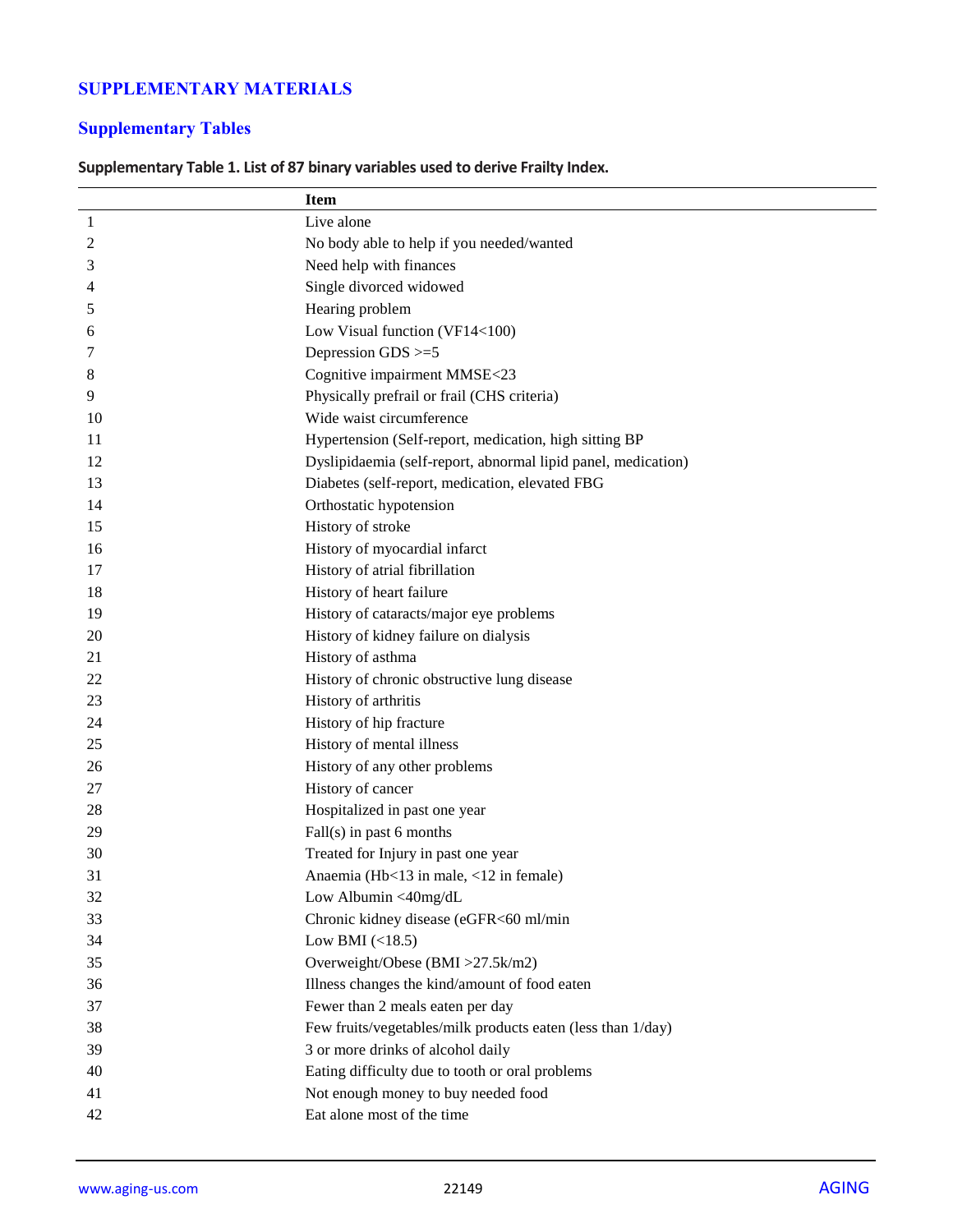| 43<br>5 or more different prescribed/over the counter drugs a day  |  |
|--------------------------------------------------------------------|--|
| 44<br>Unintended weight loss 10lbs/4kg last 6 months               |  |
| 45<br>Unintended weight gain10lbs/4kg last 6 months                |  |
| Not physically able to shop, cook and/or feed myself<br>46         |  |
| 47<br>Eat few milk products (less than once a day)                 |  |
| Chronic airway obstruction (FEV1/FVC <0.70)<br>48                  |  |
| Cough on getting up in the morning<br>49                           |  |
| 50<br>Cough during the day or night                                |  |
| 51<br>Cough over 3 months in the year                              |  |
| 52<br>Phlegm on getting up in the morning                          |  |
| 53<br>Phlegm during the day or night                               |  |
| 54<br>Phlegm over 3 months in the year                             |  |
| 55<br>Cough with phlegm for 3 consecutive months in past year      |  |
| 56<br>Increased cough/phlegm for 3 weeks or more in past 3 years   |  |
| 57<br>Breathless on mild exertion                                  |  |
| 58<br>Need help with bathing                                       |  |
| 59<br>Need help with dressing                                      |  |
| 60<br>Need help transfer from bed to chair and back                |  |
| 61<br>Need help walking around the house                           |  |
| 62<br>Need help eating                                             |  |
| Need help with grooming<br>63                                      |  |
| Need help with using toilet<br>64                                  |  |
| Need help getting up and down stairs<br>65                         |  |
| Need help with shopping<br>66                                      |  |
| Need help with housework<br>67                                     |  |
| 68<br>Need help using phone                                        |  |
| 69<br>Need help with meal preparations                             |  |
| 70<br>Need help with taking medication                             |  |
| 71<br>Feel everything I do is an effort                            |  |
| Poor general health<br>72                                          |  |
| Limited in doing moderate activities during typical day<br>73      |  |
| Limited in climbing stairs during typical day<br>74                |  |
| 75<br>Limited in accomplishing lesser than would like              |  |
| Limited in work/other activities<br>76                             |  |
| 77<br>Emotional problems - accomplished lesser                     |  |
| 78<br>Emotional problems interfere with work or other activities   |  |
| Pain interfere with normal work<br>79                              |  |
| 80<br>Felt calm & peaceful none of the time                        |  |
| 81<br>Have lots of energy none of the time                         |  |
| Felt downhearted and low past 4 wks<br>82                          |  |
| 83<br>Physical/emotional problems interfere with social activities |  |
| 84<br>Life is fairly or very boring                                |  |
| 85<br>Life is fairly or very sad                                   |  |
| 86<br>Life is fairly or very hard                                  |  |
| 87<br>Feel lonely                                                  |  |